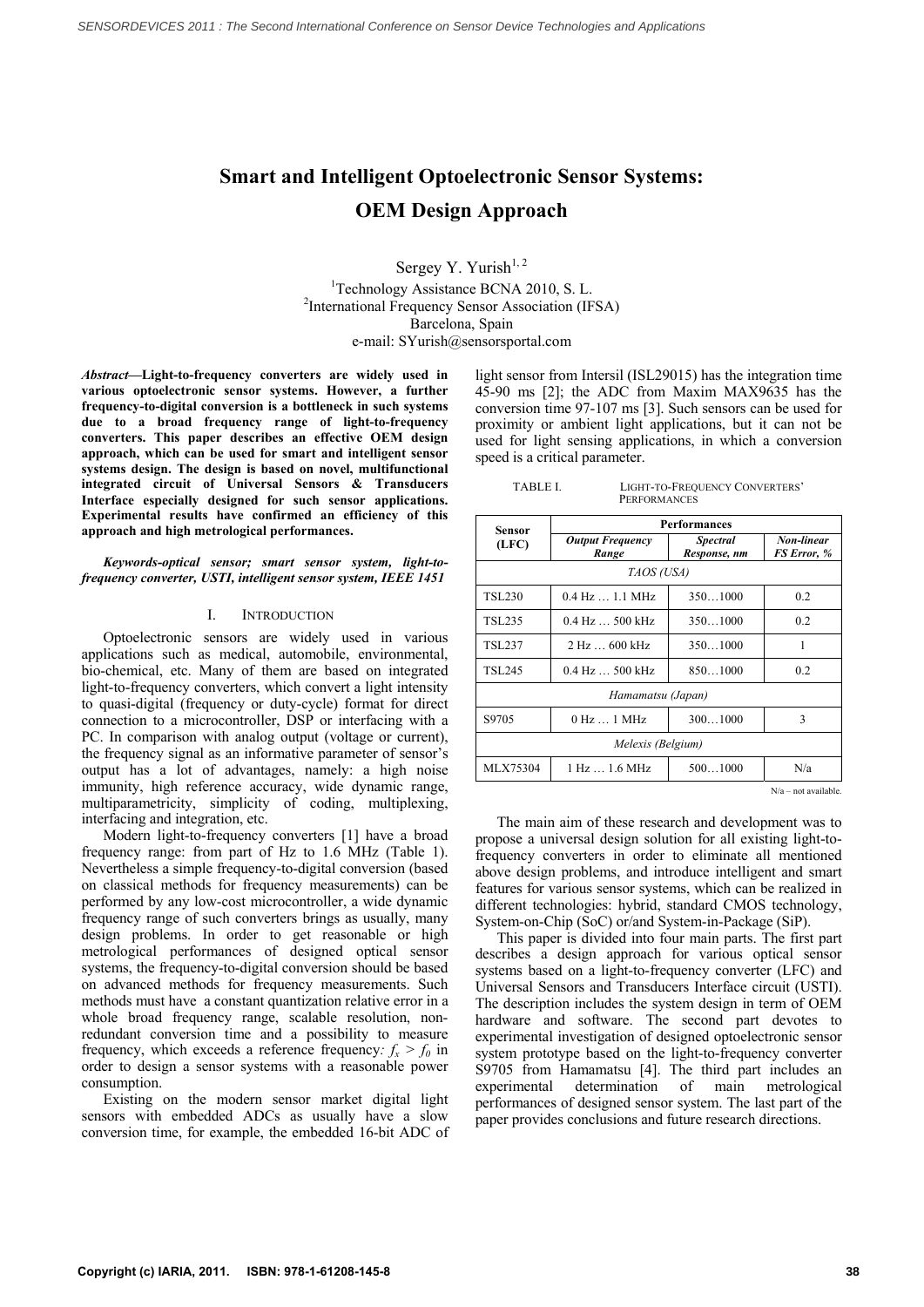#### II. SMART SENSOR SYSTEM DESIGN

## *A. Universal Sensors and Transducers Interface*

The proposed solution is based on the developed by the author USTI integrated circuit. In comparison with the developed earlier and introduced on the modern market in 2004 and 2007 Series of Universal Frequency-to-Digital Converters UFDC-1 and UFDC-1M-16 respectively [5, 6] this new IC has extended frequency range up to 9 MHz without prescaling and 144 MHz with prescaling, reduced relative error up to  $\pm 0.0005$  %, increased functionality and decreased conversion time. It is based on the patented modified method of the dependent count for quick and precision measurement of frequency and period of electrical signals [7]. This 2-channel IC has three popular serial interfaces: RS232, I<sup>2</sup>C and SPI, which are widely used in various sensor systems. It contains of three main blocks: measuring unit, communication unit and time-to-digital converter (TDC). Only one external component – a 20 MHz quartz crystal oscillator should be used as a reference. The measuring unit releases 2-channel measurements of various frequency-time parameters of electrical signals with programmable relative error form 1 % to 0.0005 %: frequency, period, duty-cycle, phase shift, time intervals, duty-off factor, pulse number, frequency (period) deviation, frequencies or periods ratios and differences, etc. The communication unit supports three popular serial interfaces, such as RS232 (master and slave communication modes with programmable baud rate), SPI and  $I<sup>2</sup>C$  (slave communication mode). The TDC is used in parameter-to-digital converter for a direct interfacing of capacitive, resistive and bridge sensing elements to USTI.

The USTI can work in RS232 master communication mode. In this mode, neither microcontroller nor PC or DAQ system are necessary to control this IC. It will continuously generate measuring results on its output.

### *B. Sensing Element*

The S9705 is a CMOS photo IC combining a current-tofrequency converter and photodiode and outputs an oscillating frequency (duty ratio 50 %) proportional to input light intensity incident in the photodiode [4].

The CMOS level digital output allows direct connection to the USTI. The sensing element has a wide dynamic range, spectral response (see Table 1), and light intensity can be easy measured by the USTI. The light-to-frequency converter S9705 and USTI are shown in Figure 1, and circuit diagram of optoelectronic sensor system example based on these components is shown in Figure 2.



Figure 1. USTI (1), and light-to-digital converter S9705 (2).

Other optical sensors, for example, colour sensor TCS230 from TAOS (USA) [1] or reflective colour sensor OPB780 from OPTEK Technology [8] can also be interfaced by the same manner. Two frequency output sensors can be connected to the USTI at the same time.



Figure 2. Circuit diagram of optoelectronic sensor system.

A software example for the RS232 interfacing slave connection mode for two optical sensors (light sensor S9705 and colour sensor OPB780) is shown in Figure 3.

| >A02<br>$>$ M00<br>>S<br>>C<br>>R<br>>462987.345 | :Set the relative error $0.25\%$<br>Set up a frequency measurement mode in the 1 <sup>st</sup> channel<br>:Start a frequency measurement (light sensor)<br>:Check the measurement status ('r'-ready, 'b' -in progress<br>Read a result of frequency measurement in Hz |
|--------------------------------------------------|-----------------------------------------------------------------------------------------------------------------------------------------------------------------------------------------------------------------------------------------------------------------------|
| $>$ MOE                                          | ;Set up a frequency measurement mode in the 2 <sup>nd</sup> channel                                                                                                                                                                                                   |
| >S                                               | :Start a frequency measurement (colour sensor)                                                                                                                                                                                                                        |
| >C                                               | :Check the measurement status ('r' -ready, 'b'-in progress                                                                                                                                                                                                            |
| -n                                               | $\Gamma$                                                                                                                                                                                                                                                              |

| 고나          | Check the measurement status ( r -ready, b -in progress); |  |  |  |
|-------------|-----------------------------------------------------------|--|--|--|
| $>$ R       | :Read a result of frequency measurement in Hz             |  |  |  |
| >37005.0119 |                                                           |  |  |  |
|             |                                                           |  |  |  |

Figure 3. Commands for RS232 communication mode at light and colour measurements by the USTI.

The command 'A02' sets the relative error for frequencyto-digital conversion [9] and should be use only once. The relative error must be in ten times less (or at the least, in 5 times less) than the sensor's error in order to be neglected. Appropriate command 'M' sets the frequency measurement mode in the 1<sup>st</sup> and 2<sup>nd</sup> channels. The command 'S' starts measurement in appropriate channel. The command 'C checks the measurements status and returns the value 'b' if the measurement in progress or the value 'r' if the measuring results is ready. The last command 'R' reads results. The use of 'C' command is very important at low frequencies measurements. In opposite side, there is a risk to get a previous result instead of the new one.

Any terminal software can be used with the USTI in RS232 slave communication mode (for example, Terminal V1.9b Window [10]). The following options should be selected for this software: appropriate number of serial port, baud rate – 2400; data bits – 8; Parity – none; Stop Bits – 1; Handshaking- none. For data acquisition, the LabView software or similar can be easily used.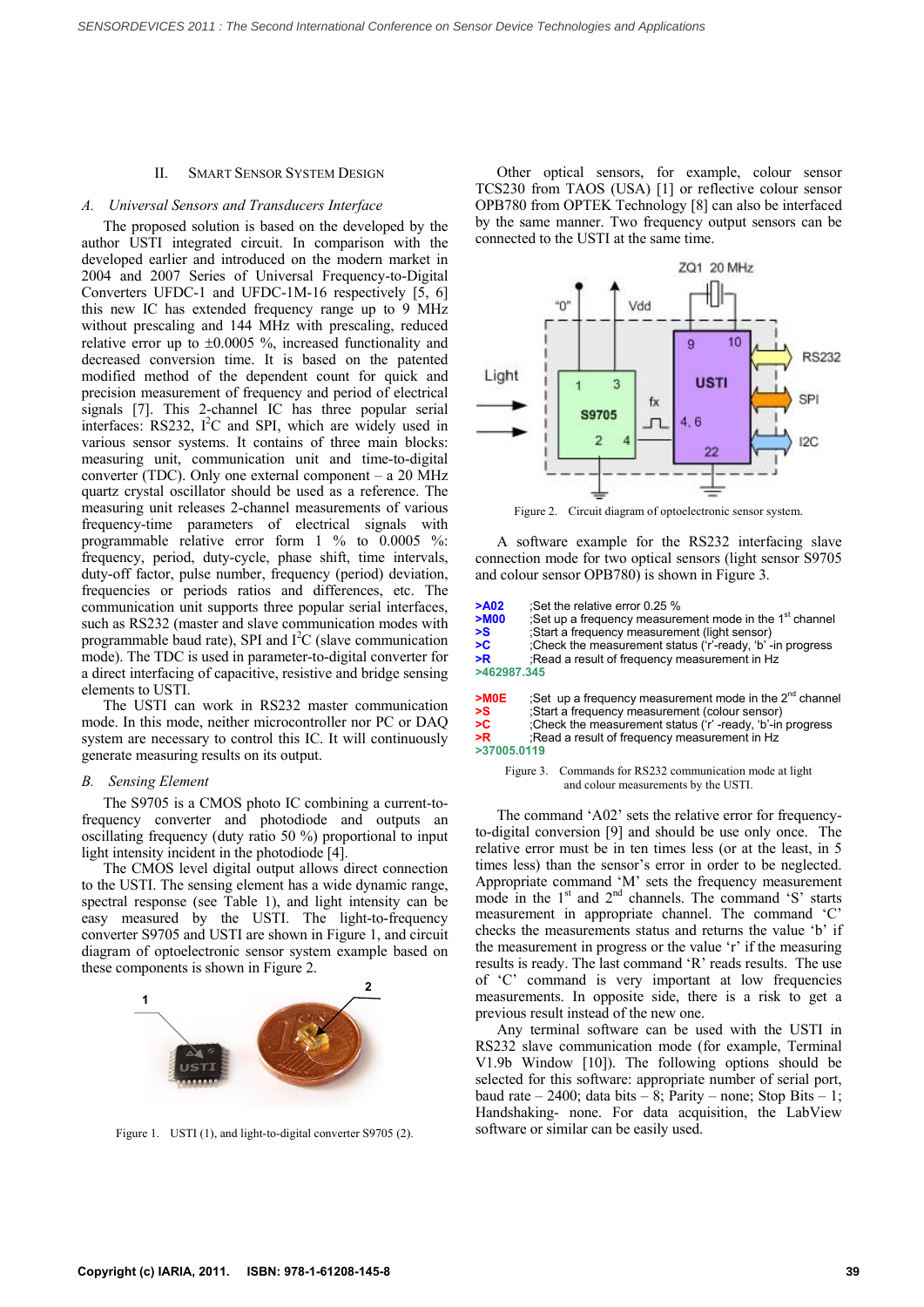#### *C. Conversion Time*

The conversion rate of USTI is determined by the method of frequency measurement [7] and can be calculated according the following equation:

$$
\begin{cases}\nt_{conv} = \frac{1}{f_x} & \text{if } \frac{N_\delta}{625 \text{ kHz}} \prec T_x \\
t_{conv} = \frac{N_\delta}{625 \text{ kHz}} + (0 \div T_x) & \text{if } \frac{N_\delta}{625 \text{ kHz}} \ge T_x\n\end{cases}
$$
\n(1)

where  $N_{\delta} = 1/\delta$  is the number proportional to the required programmable relative error  $\delta$ ;  $T_x = I/f_x$  is the period of converted frequency,  $f_0=625$  kHz is the internal reference frequency of USTI.

A measurement time  $T_{meas}$  for the USTI includes three main components: conversion rate  $(t_{\text{conv}})$ , communication  $(t_{\text{comm}})$  time and calculations  $(t_{\text{calc}})$  time:

$$
T_{meas} = t_{conv} + t_{comm} + t_{calc}
$$
 (2)

All these components can be calculated by the same way as was described in [6]. For example, the communication time for a slave communication mode (RS232 interface) can be calculated according to the following equation:

$$
t_{comm} = 10 \cdot n \cdot t_{bit},\tag{3}
$$

where  $t_{\text{bit}}$  is the time for one bit transmitting; n is the number of bytes (n=13…24 for ASCII format).

The communication time for SPI interface should be calculated as:

$$
t_{comm} = 8 \cdot n \cdot \frac{1}{f_{SCLK}},\tag{4}
$$

where  $f_{SCLK}$  is the serial clock frequency, which should be chosen for the USTI in the range from 100 to 500 kHz; n=12…13 is the number of bytes. The number n is dependent on measurement result format: BCD (n=13) or binary (n=12). The communication standard mode's speed for the I<sup>2</sup>C interface can be determined according to the same equation (4), where instead of  $f_{SCLK}$  the serial clock frequency  $f_{SC}$  should be used, which equals to 100 kHz for the USTI; n=12…13 is the number of bytes for measurement result: BCD (n=13) or binary (n=12).

The calculation time depends on operands and is as usually  $t_{calc} \sim 3.6$  ms.

Due to non-redundant conversion time for the modified method of the dependent count [7] it is possible to obtain the conversion time, less than in digital output optical sensors mentioned above. The same is also true for the design approach, when analog light sensor (with voltage output), voltage-to-frequency converter and USTI are used to build a

sensor system. The conversion time can be decreased in 3-10 times in comparison with existing standard integrated digital sensors, mentioned above [2, 3].

# *D. Intelligent Features*

One of the intelligent functions of modern sensor system is so-called self-identification. The USTI can contain a Transducer Electronic Data Sheet (TEDS) according to the IEEE 1451 standard in its memory. A possible TEDS for optical sensor system is shown in Table 2. This TEDS must also contain a value of programmable relative error for the frequency-to-digital conversion (USTI relative error).

TABLE II. TEDS FOR OPTICAL FREQUENCY OUTPUT SENSOR

| <b>TEDS Structure</b>                                                                                 | <b>Example of Light-to-Frequency Converters</b> |                   |
|-------------------------------------------------------------------------------------------------------|-------------------------------------------------|-------------------|
| <b>Basic TEDS</b>                                                                                     | Manufacturer ID                                 | 19                |
|                                                                                                       | Model ID                                        | 9705              |
|                                                                                                       | Version letter                                  | S                 |
|                                                                                                       | Serial number                                   | 00639F            |
| Standard and<br><b>Extended TEDS</b><br>(fields will vary<br>according to<br><i>transducer type</i> ) | Calibration date                                | 21 September 2010 |
|                                                                                                       | Spectral Response                               | 300-1000 nm       |
|                                                                                                       | Frequency output minimal                        | $0.1$ Hz          |
|                                                                                                       | Frequency output maximal                        | 1 MHz             |
|                                                                                                       | Linearity                                       | $\pm 3\%$         |
|                                                                                                       | USTI's relative error                           | $\pm 0.25 \%$     |
| <b>User Area</b>                                                                                      | Sensor location                                 | $A18-2$           |
|                                                                                                       | Calibration due date                            | 21 September 2011 |

The USTI supports three functions of smart transducers: high accurate frequency (time)-to-digital conversion, TEDS storage in the flash memory and communications.

## III. EXPERIMENTAL RESULTS

The aim of experimental investigation was to determine main metrological performances of the designed optical sensor system based on the light-to-frequency converter S9705 (Hamamatsu, Japan) and USTI IC. The measuring set-up is shown in Figure 4.



Figure 4. Measuring set-up.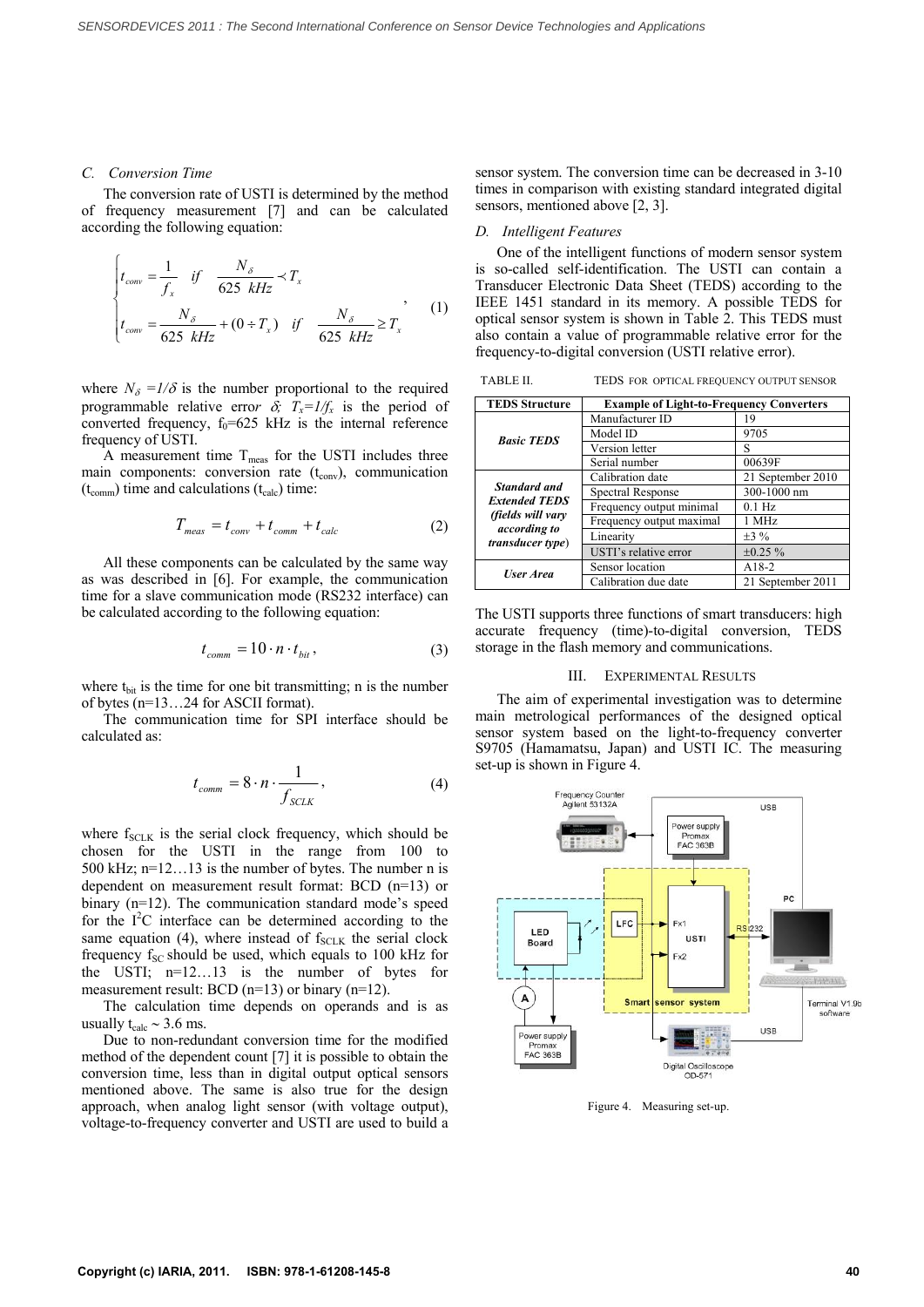Preliminarily, the USTI has been calibrated at laboratory temperature range  $(+25.3 \text{ °C}$  to  $+26.4 \text{ °C})$  in order to eliminate additional systematic error due to quartz oscillator trimming inaccuracy (calibration tolerance) and a short term temperature instability [11]. The USTI has been connected to a PC, where terminal software Terminal v1.9b was running.

The light-to-frequency converter S9705 has mounted on a LED evaluation board together with a white light diode, the light intensity of which was set-up with the help of current source (Promax FAC 363B) and changing by a potentiometer with  $25 \mu A$  step. The current through this diode was measuring by an amperemeter (Figure 4).

The circuit diagram and photo of the LED evaluation board are shown in Figures 5 and 6 respectively.



Figure 5. Circuit diagram of LED evaluation board.



Figure 6. LED evaluation board.

The output of LFC was directly connected to the USCI. The frequency counter Agilent 53132A was used for frequency measurements in parallel with the USTI, and digital oscilloscope - for wave form visualization at LFC's output/USTI input. The frequency measurements have made for minimal and maximal possible frequencies of LED evaluation board: 5 Hz and 462 kHz respectively for both cases: without and with Schmidt trigger (74HC14D). Oscillograms of investigated sensor's output signals are shown in Figures 7-12.



Figure 7. Oscillograms of maximal frequency signal  $({\sim} 463 \text{ Hz})$ .



Figure 8. Oscillograms of minimal frequency signal  $({\sim} 5 \text{ Hz})$ .



Figure 9. Oscillograms at USTI input for frequency signal ~463 Hz: without Schmidt trigger (a) and with Schmidt trigger (b).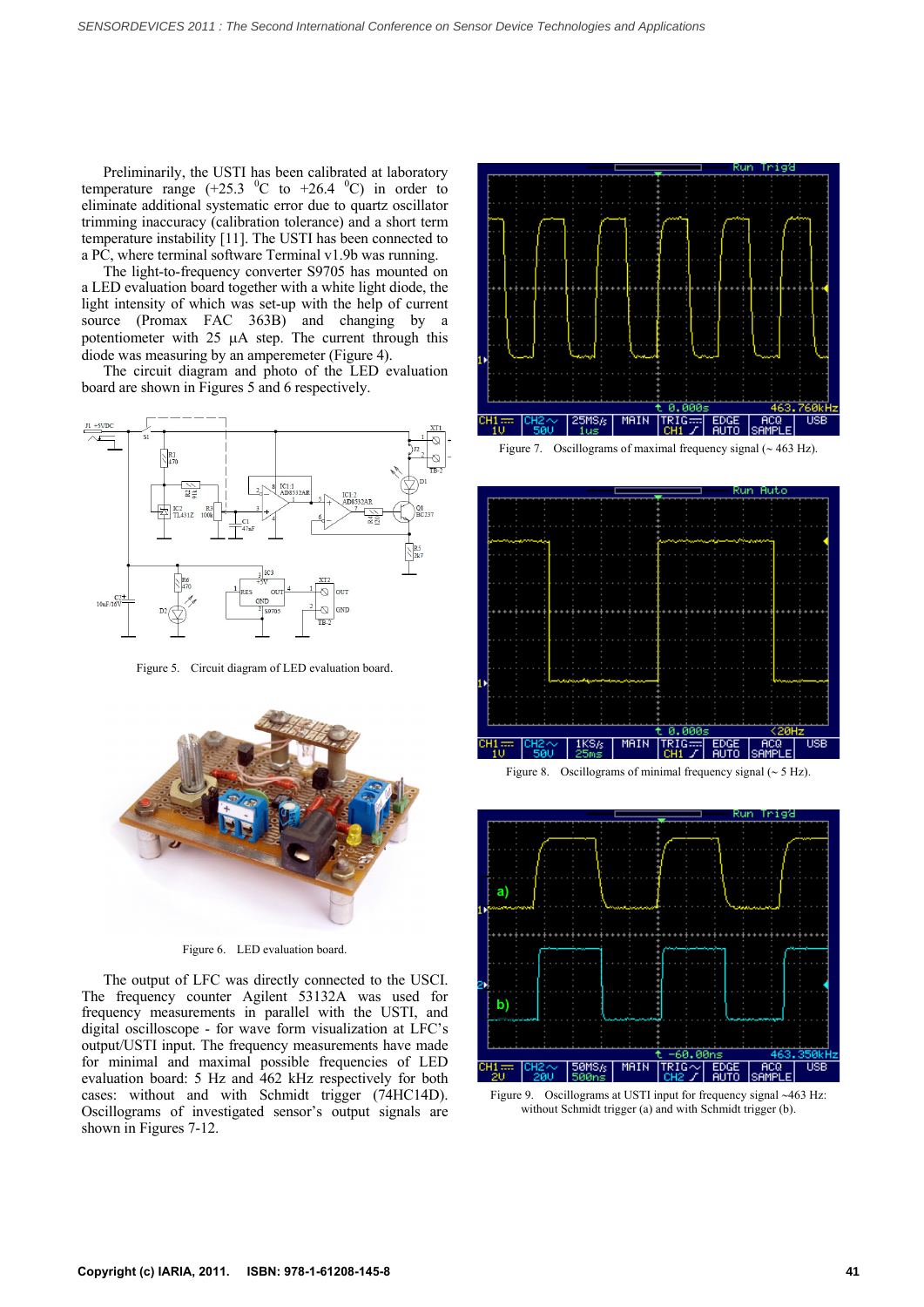

Figure 10. Oscillograms at USTI input for frequency signal  $\sim$  5 Hz: without Schmidt trigger (a) and with Schmidt trigger (b).



Figure 11. Front of 463 Hz input pulse signal: without Schmidt trigger, rise time 110 ns (a) and with Schmidt trigger, rise time 24 ns (b).



Figure 12. Front of 5 Hz input pulse signal: without Schmidt trigger, rise time 80  $\mu$ s (a), and with Schmidt trigger, rise time 70.7  $\mu$ s (b).

The dependence of LFC's output frequency on current through the white light diode on the LED evaluation board is shown in Figure 13.



Figure 13. Output frequency vs. current through a white light diode.

Each of investigated frequencies where measured 60 times and classical statistics was used for results processing. Measuring results for maximal and minimal frequencies for both: without and with Schmidt trigger are shown in Figure 14 and 15.



Figure 14. Measuring results for maximal frequency  $\sim$  463 Hz: with Schmidt trigger (1), without Schmidt trigger (2).



Figure 15. Measuring results for minimal frequency  $\sim$  5 Hz: with Schmidt trigger (1) and without Schmidt trigger (2).